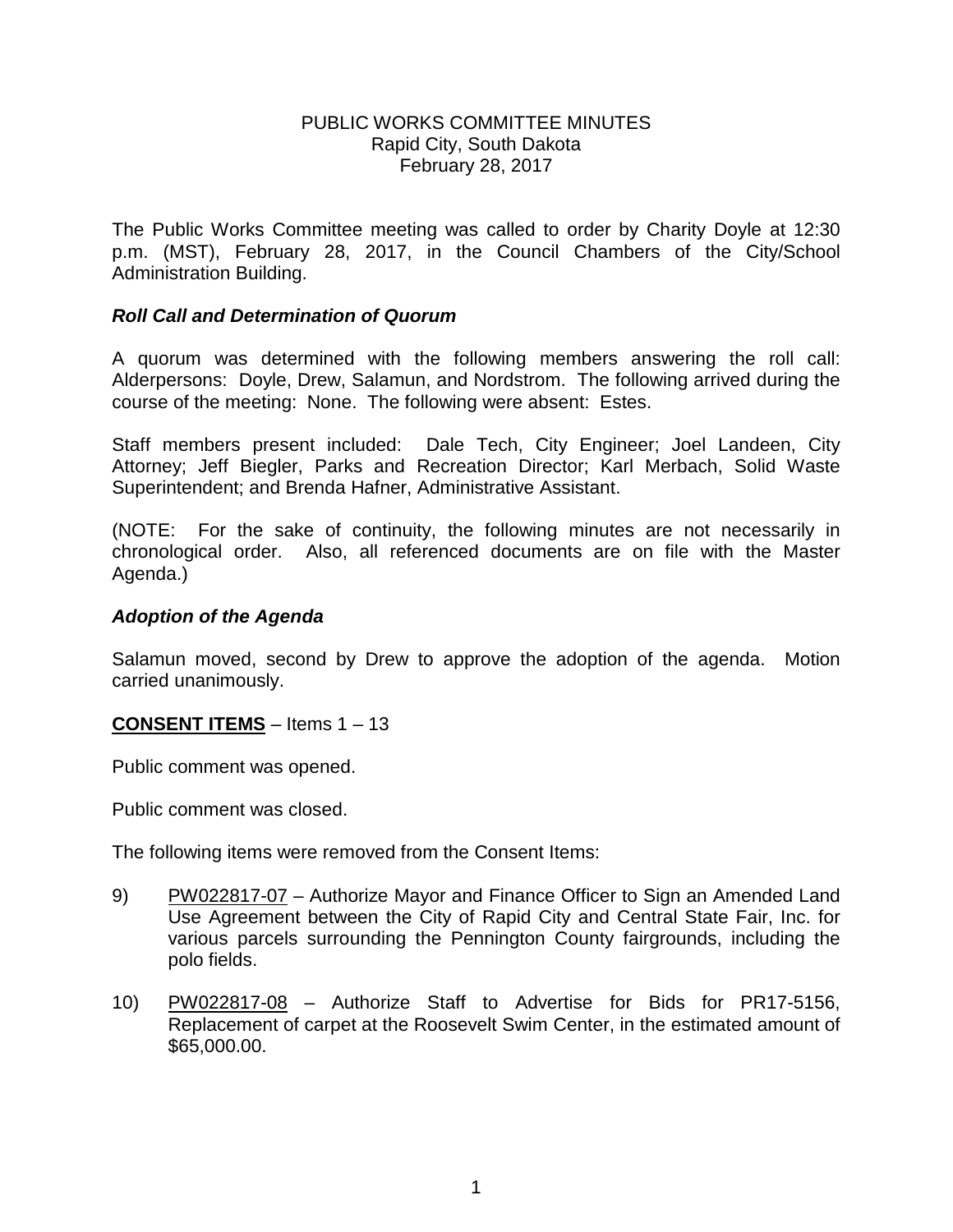13) 17TP002 – Acknowledge Amendment #17-002 to the 2017-2020 Transportation Improvement Program

Nordstrom moved, second by Salamun to approve Items 1 – 13 as they appear on the Consent Items with the exceptions of Items 9, 10, and 13. Motion carried unanimously.

## **APPROVE MINUTES**

1) Approve minutes of February 14, 2017.

#### **ITEMS FROM THE PUBLIC WORKS DEPARTMENT**

#### **AUTHORIZE MAYOR AND FINANCE OFFICER TO SIGN**

- 2) PW022817-01 Covenant Agreement securing the future dedication of ROW along East St. Patrick Street as it abuts Lot 2A of John Roberts Subdivision.
- 3) PW022817-02 Agreement to allow temporary domestic water service by Rapid Valley Sanitary District at 3301 and 3011 South Drive.
- 4) PW022817-11 Agreement for Public Improvements Between the City, The North Atlantic Developers, LLC, and Personal Guarantors.

#### **ENGINEERING SERVICES**

5) PW022817-03 – Approve Corrected funding for Bid Award Recommendation for Project No. 15-2316 West Omaha Drainage & Utility Improvements, Mountain View Road to 11<sup>th</sup> Street.

#### **SOLID WASTE DIVISION**

- 6) PW022817-04 Waive Technical Consultant Selection Procedure and Approve Agreement Between the City of Rapid City and American Engineering Testing, Inc., for Sampling, Analysis, and Reporting Related to 2017 Environmental Monitoring for the Rapid City Municipal Landfill for \$93,028.03.
- 7) PW022817-05 Authorize Staff to Advertise for Bids for Expansion of Landfill Gas Collection System to Closed Cells 13, 14, & 17 at the Rapid City Landfill for \$983,800.00.

#### **WATER DIVISION**

8) PW022817-06 – Authorize Staff to Purchase One (1) Dodge 1500 Pickup and One (1) Dodge 2500 4x4 Pickup from state contract #16998.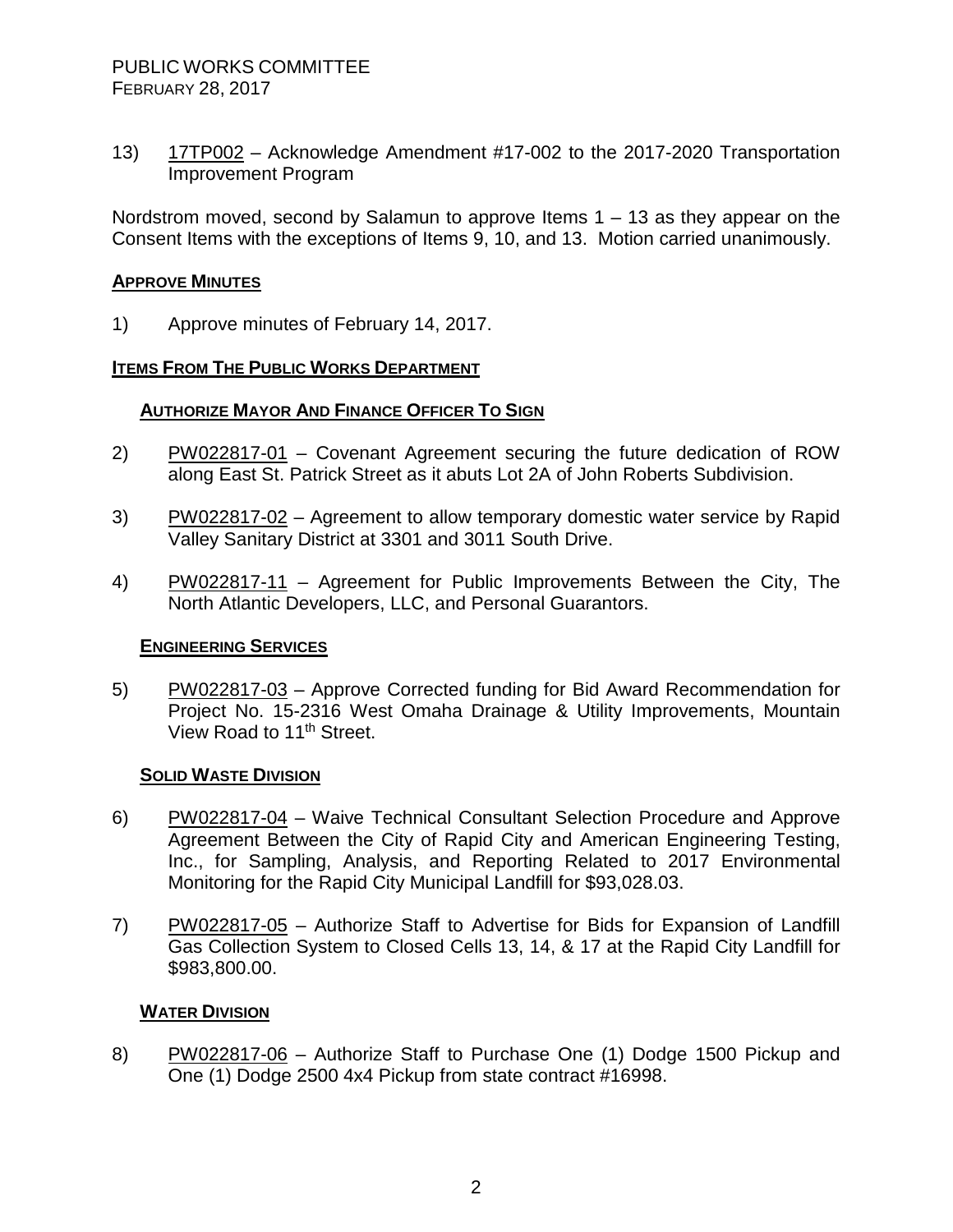# **PARKS AND RECREATION DEPARTMENT**

11) PW022817-09 – Authorize Staff to Purchase a 2017 Class CL 3/4 Ton 4x4 Regular Cab Long Box Dodge Ram 2500 Pickup with State Bid Contract #16998 in the Amount of \$26,429.00.

### **COMMUNITY PLANNING AND DEVELOPMENT SERVICES DEPARTMENT**

12) 17VR001 - Robbinsdale Addition No. 7 – Approve Resolution 2017-013 - A request by Renner Associates, LLC for Presbyterian Retirement Village of Rapid City, Inc. to consider an application for a Vacation of Right of Way for that portion of lying between Lot 7 of Block 23 and Block 24A of Robbinsdale Addition #7, located in Section 13, T1N, R7E, BHM, Rapid City, Pennington County, South Dakota, more generally described as being located at 225 Texas Street**.**

# END OF CONSENT ITEMS

# **PARKS AND RECREATION DEPARTMENT**

- 9) PW022817-07 Nordstrom moved, second by Salamun to Authorize Mayor and Finance Officer to Sign an Amended Land Use Agreement between the City of Rapid City and Central State Fair, Inc. for various parcels surrounding the Pennington County fairgrounds, including the polo fields. Salamun asked who would be maintaining the polo fields, and Biegler stated that under this agreement it would be the Central States Fair. Motion carried unanimously. *On consent calendar.*
- 10) PW022817-08 Salamun moved, second by Nordstrom to Authorize Staff to Advertise for Bids for PR17-5156, Replacement of carpet at the Roosevelt Swim Center, in the estimated amount of \$65,000.00. Salamun asked when the carpet had been replaced last and Biegler indicated that this is the original carpet that was installed in 2002. Motion carried unanimously. *On consent calendar.*

#### **COMMUNITY PLANNING AND DEVELOPMENT SERVICES DEPARTMENT**

13) 17TP002 – Drew moved, second by Salamun to Acknowledge Amendment #17- 002 to the 2017-2020 Transportation Improvement Program. Motion carried unanimously. *On consent calendar.*

# **NON-CONSENT ITEMS** – Item 14

Public comment was opened.

Public comment was closed.